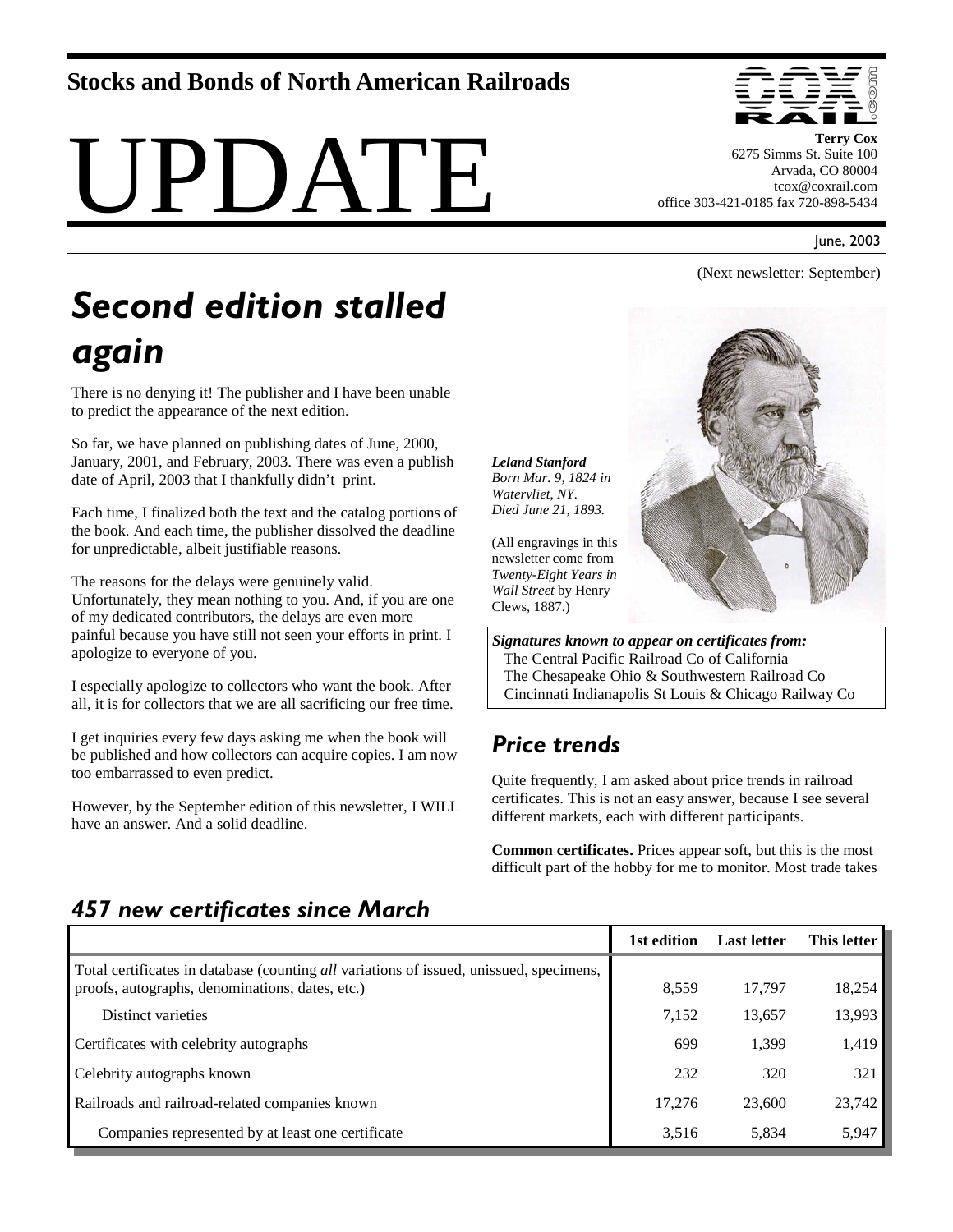*Jay Gould*

*Roxbury, NY. Died Dec. 2, 1892.* 

#### *Contributors since March, 2003*

David Adams Bruce Alexander Gene Beam Chris Brenn Guenter Bruecker William Cannon Alan Clarke Ed Costanza Heinz Frei Fred Fuld Brant Gibbard Ron Haglund Christian Haitel Frank Hammelbacher Ken Holter Eric Jackson Bob Kerstein William Knadler George LaBarre Tom Lareau Shawn Larson

Geert Leemeijer Franky Leeuwerck Tankred Menzel Carsten Münte Jim Murphy Mike Nicholson Vincent Petraglia Dajo Rodrigo Steve Ryder William Sapara Gil Schmidtmann Michael Schmitter William Schooley Thomas Seyffertitz Sandro Szilleweit Robert Underhill Hugo van der Molen Jürgen von der Brake Sam Withers Martin Zanke

place through catalogs, online sales, and across tables at shows. Only dealers can really tell whether prices are moving up or down.

**Intermediate-rarity certificates.** This part of the market seems softer than it was a couple years ago, but overall relatively stable. At least in the United States. There currently appears to be decreased demand for American items in Europe, almost certainly reflecting a backlash in response to Bush Administration rhetoric against Germany and France. One would hope that certificate collectors would not care. However, *Der Aktiensammler,* and other publications, have already commented on this trend. Personally, I doubt the trend will last long.

**Rare, non-autographed certificates.** Demand for rare items shows a very definite division, but not one based on politics. It appears to me that the prices for rare and desirable items that appear in major auctions are down over two years ago.

Conversely, the prices for rarities that appear in internet auctions seem *very* soft. Professional online sellers seem to attract decent prices, but amateurs do poorly.

**Autographed certificates.** It appears to me that, overall, prices for autographed certificates have fallen 20% to 40% over the last two or three years. Much of this drop can be blamed on the weak global economy. Part of the drop might reflect decreased European purchases.

A hard-hit area seems to be certificates autographed by regional and minor celebrities. The strongest area seems to be



*Signatures known to appear on certificates from:*  Buffalo Bradford & Pittsburgh Rail Road (Railroad) Co Colorado Central Railroad (Rail Road) Co Credit Mobilier of America Elmira Jefferson & Canandaigua Rail Road Co Erie Railway Co Hannibal Union Depot Co (The) International & Great Northern Railroad Co Kansas City Leavenworth & Atchison Railway Co (The) Lexington & Southern Railway Co Missouri Kansas & Texas Railway Co New Jersey Southern Rail Road Co Nyack & Northern Railroad Co Oil Creek & Allegheny River Rail Way Co Saratoga & Whitehall Rail Road Co St Louis Kansas & Arizona Railway Co Troy Salem & Rutland Rail Road Co The Vineland Rail Road Co

high quality items with good signatures and minimal cancellations. Prices for perennial favorites like Harriman, the Vanderbilts, and Morgan, are definitely down, but not drastically so. To me, one of the barometers of mid-grade signatures is Gould's autograph on MKT certificates. Right now, they are down substantially, but maybe recovering a bit.

**Activity by experience level.** My guess is that activity among the expert collectors will remain as it has for years — quiet, patient, and strong. Interest in the middle ranks seems down, but not drastically in the U.S. If there is a weakness for U.S. railroad issues, I suspect it is among beginners in the U.S. and beginning and intermediate collectors in Europe.

This tells me that now – right this very minute – is the time to pick up desirable items. Especially from the internet! Maybe even for resale through professional auction houses. Even if prices for mid– and high-level items continue to drop, I do not think that the drop will be more than a few percent.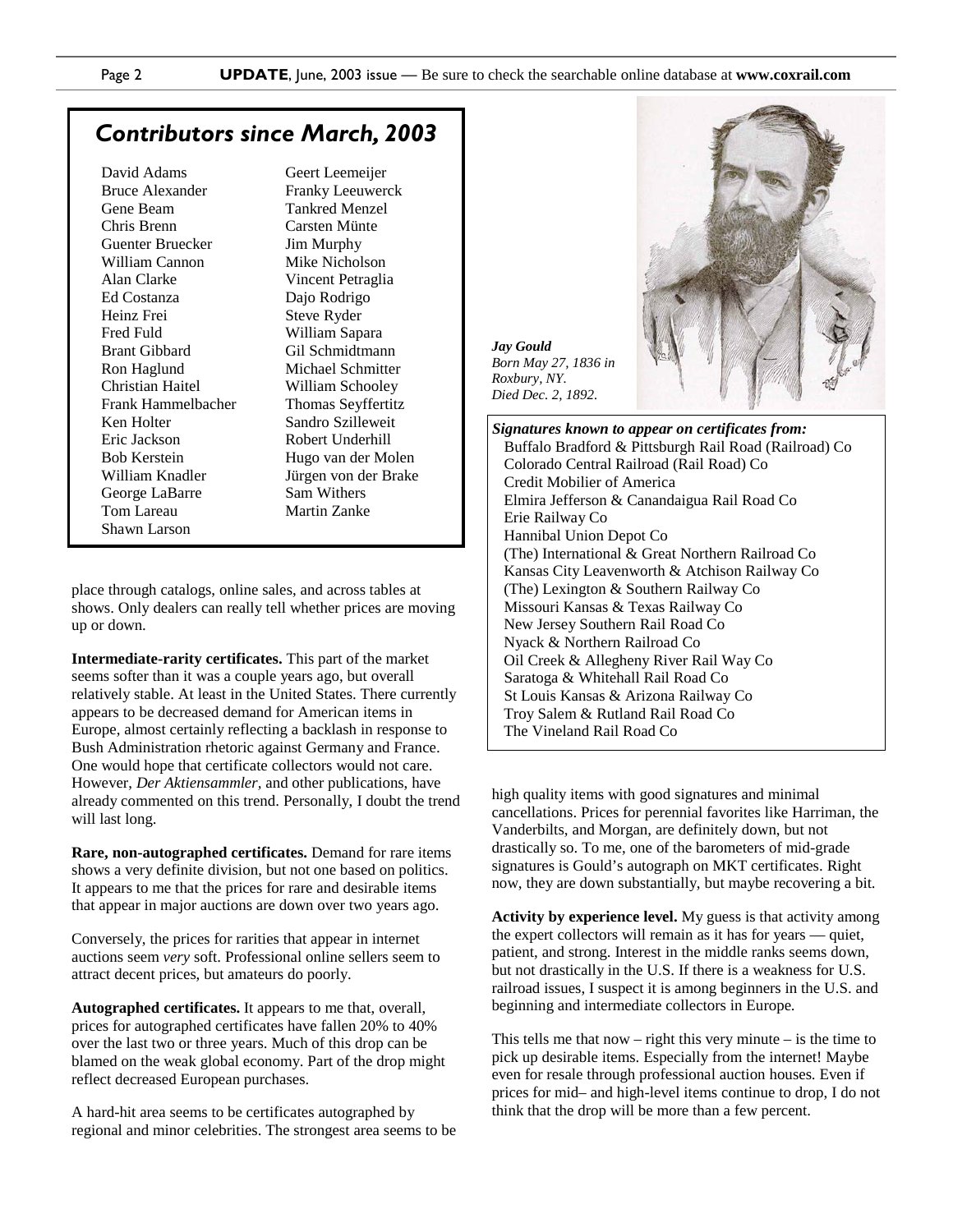

*Collis Potter Huntington Born Oct. 22, 1821 in Harwinton, CT. Died Aug. 13, 1900.* 

*Signatures known to appear on certificates from:*  The Chesapeake Ohio & Southwestern Railroad Co (The) Guatemala Central Rail Road Co Maysville & Big Sandy Railroad Co Newport News & Mississippi Valley Co Raquette Lake Railway Co The Scioto Valley & New England Railroad Co Short Route Railway Transfer Co of Louisville KY Texas & New Orleans Railroad Co

#### *No, I do not change price estimates with every new auction result*

My goal is to estimate what the average prices of certificates will be over the next year or two. Taking certificates as a whole, I assume:

- average certificate conditions,
- average certificate cancellations,
- average imprinted revenues (if appropriate),
- average economic climate, and
- average political climate.

For autographed certificates, I assume:

- average signature appearances
- no ink burns, and
- average cancellations for the issue.

The most important assumption I use in projecting prices is to assume:

• **a balance of the interests of both buyers and sellers.** 

This is the trickiest assumption of all. Most of the comments I get about price estimates being either too low or too high result from not understanding this intent.

My pricing attitude is simple. I try to estimate prices where both buyers and sellers would be equally satisfied with transactions. If one side is seriously unhappy, that side will

exit the market. Hence, my prices estimates attempt to be as fair as possible to *both* buyers and sellers with neither side unfairly taking advantage of the other.

For moderate- to high-demand items, I assume that the best balance for buyers and sellers for North American railroad issues will occur:

- at live auctions
- staged by major auction houses,
- in the United States.

Those auctions must

- have two- to three-week lead times,
- be well-promoted.
- be well-attended.
- cater equally to American and European collectors,
- have mail-bid and phone-bid capabilities.

For low-demand and common items, I assume the clearest balance will occur when certificates are

- sold individually,
- by professional dealers,
- under normal conditions,
- at shows or through catalogs.

When conditions are tipped toward either buyers or sellers, prices are unpredictable.

For instance, a dealer liquidating his stock is a great buying opportunity. But, no reasonable person would use such prices for predictive purposes.

Other bad sources of price information come from poorly promoted auctions. If participation is low, competition among buyers is restricted and prices are low. Very problematic auctions are those that exclude either European or American



*Daniel Drew Born Jul. 29, 1797 in Carmel, NY. Died Sep. 18, 1879.* 

*Signatures known to appear on certificates from:*  The Buffalo & State Line Rail Road Co Staten Island Rail-Road Co